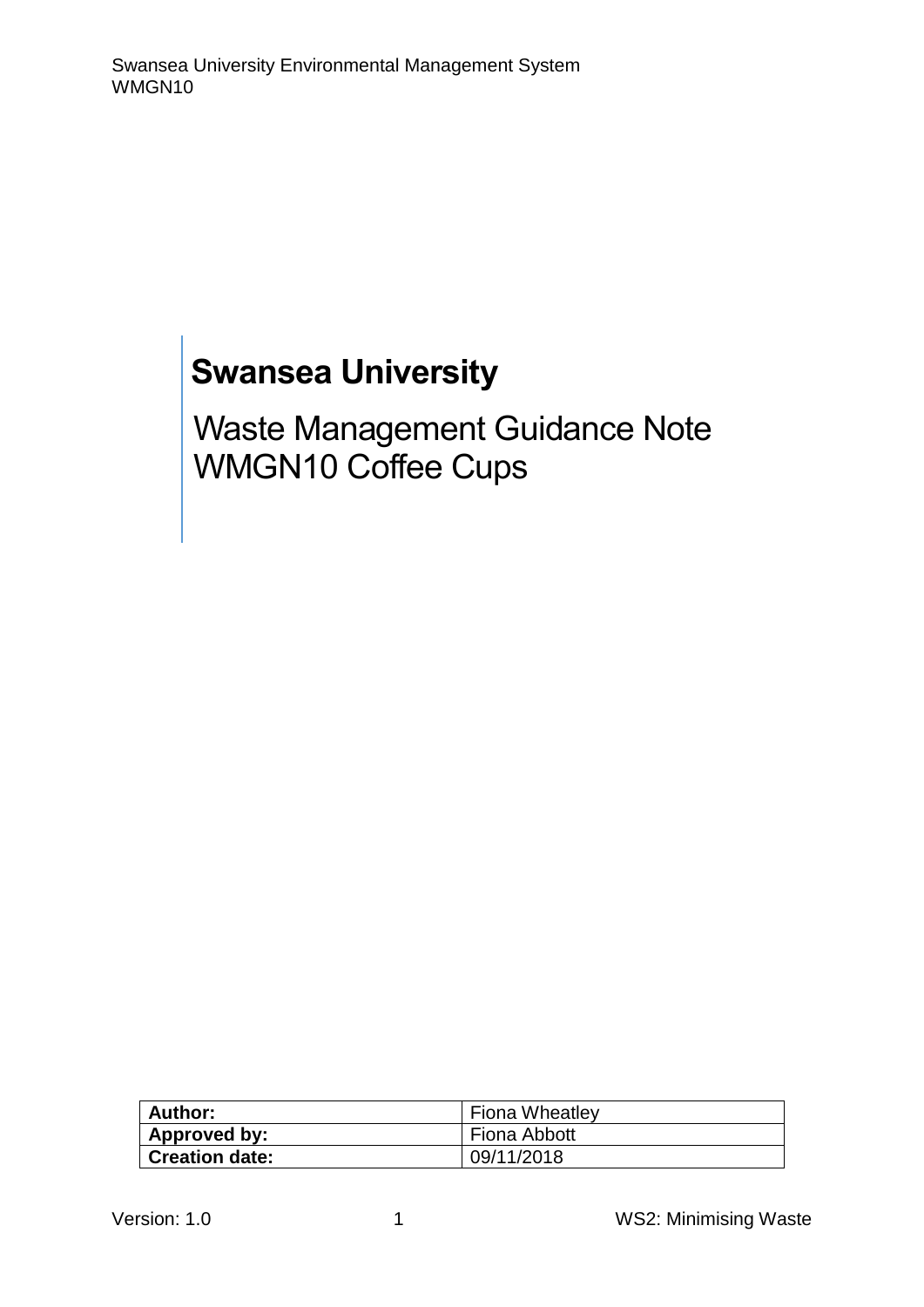| <b>Waste Management Guidance Note WMGN10</b> |                             |
|----------------------------------------------|-----------------------------|
| <b>Coffee Cups</b>                           |                             |
| <b>Location Generated</b>                    | All areas                   |
| <b>EWC</b>                                   | 20-03-01                    |
| Type                                         | <b>Controlled Waste</b>     |
| <b>Disposal Method</b>                       | Segregated for recycling    |
| Bin/ Bag Type                                | <b>Coffee Cup Bins Only</b> |

## **Duty of Care Requirements**

Any business or public body that generates waste materials should apply the waste hierarchy to all streams in order to minimise the amount of waste sent for disposal. In practice, this means ensuring all wastes are segregated at source and disposed of via the correct stream. General municipal waste should therefore be the last option for waste.

The University has committed, to segregating its waste at source, focusing on separating key recycling streams; cans, paper, plastics, food and glass. Segregation at source improves recyclate quality and also adheres to the Waste Regulations (England and Wales) 2011. The Regulations stipulate that materials such as paper, metal, plastic and glass must be collected separately if it is necessary to encourage high quality of the recycling of the material.

Over 800,000 disposable coffee cups were sold by the University's coffee outlets during the 2016/17 academic year. Coffee cups pose a challenge to the waste and recycling industry due to their composition, however the University is seeking solutions, which are logistically viable to capture the high volume of disposal cup produced for recycling.

#### **Disposal Instructions**

Do not place use coffee cups into the University's 'Paper' compartment of the internal or external quad and duo bins across campus. By doing this paper and cardboard waste is contaminated and therefore can no longer be recycled.

**Please only place coffee cups into the coffee cup recycling bins located across campus, and the external black coffee cup wheelie bins.** 

**Internal Bins** 



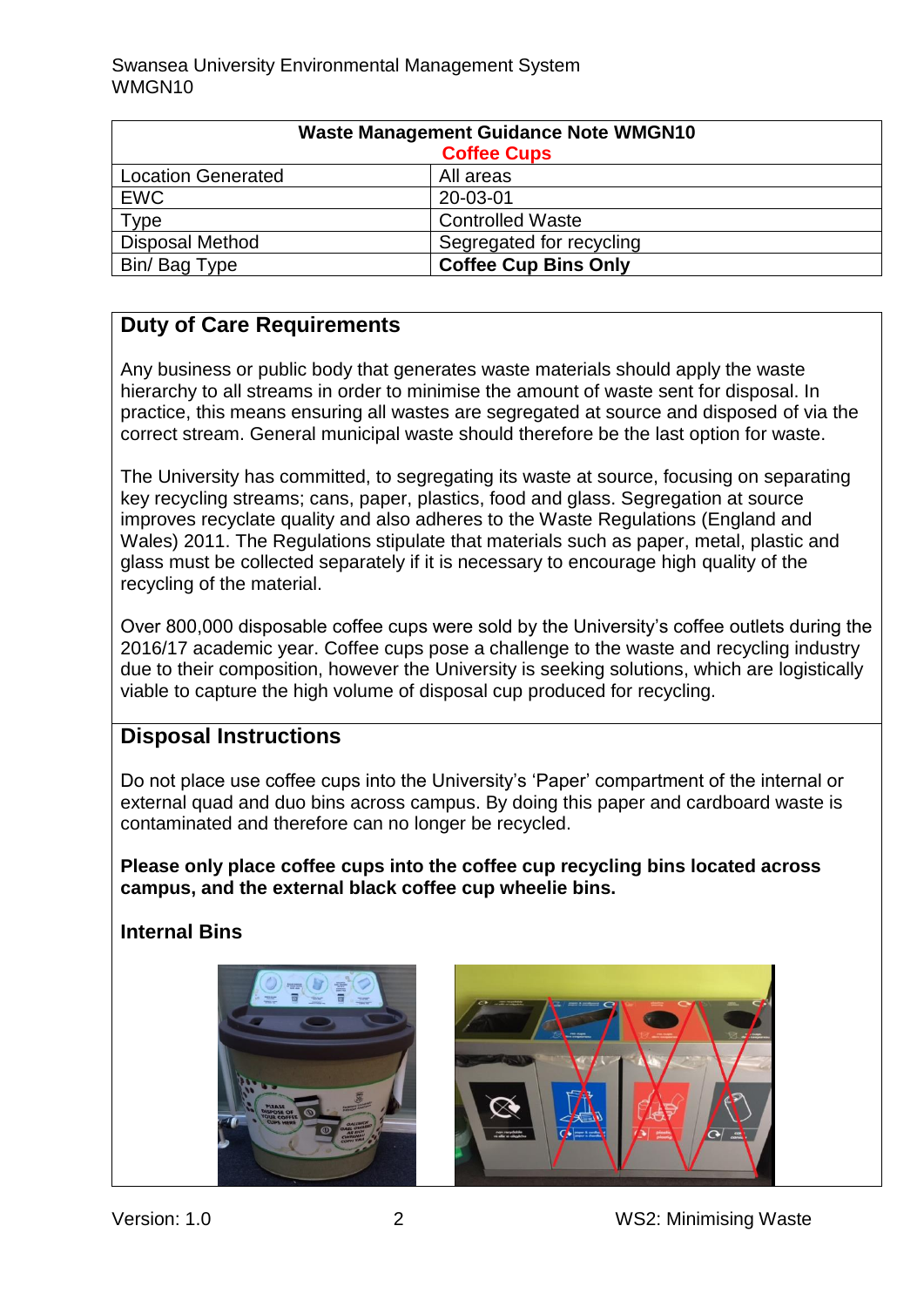Figure 1 – Swansea University coffee cup bins and "quad" bins

### **External Bins**



Figure 2 – Swansea University external "quad" bins and external contractor bin

**To help reduce the volumes of disposable coffee cups generated by the University, use a Keep Cup and receive 25p off every coffee you purchase.** 

#### **Disposal Cost**

The disposal cost is factored into the University's waste management service provision; therefore there is no direct cost to individuals/Colleges/PSUs. However individuals can minimise cost and contribute the University's target to achieve 63% diversion rate away EFW or landfill by utilising the general waste stream only when required.

#### **Labelling**

See template

**For further guidance please contact [estates-waste@swansea.ac.uk](mailto:estates-waste@swansea.ac.uk)**